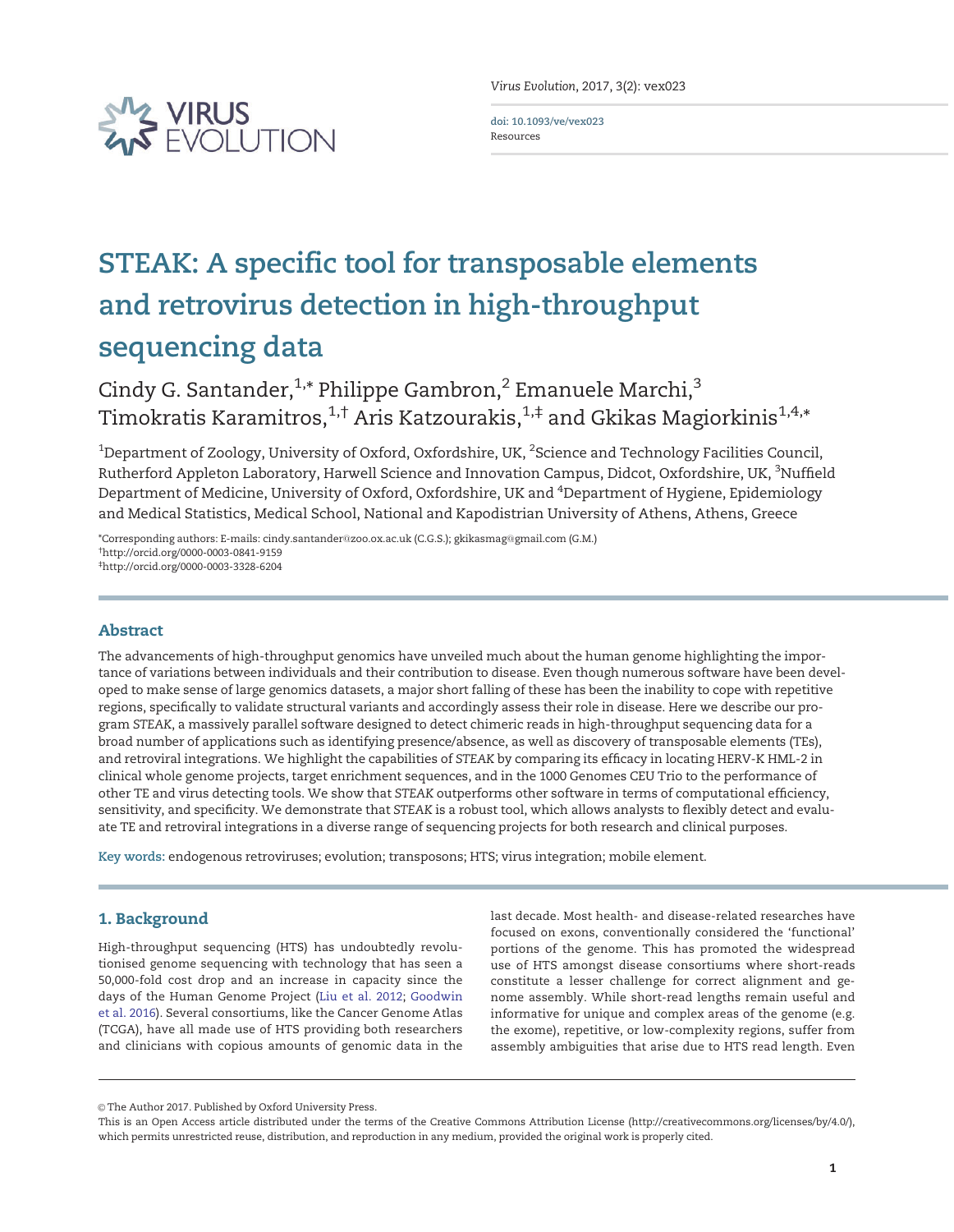<span id="page-1-0"></span>

| Table 1. Software for detecting TEs and viruses in WGS data. |  |
|--------------------------------------------------------------|--|
|--------------------------------------------------------------|--|

| Software                                         | Detection<br>target        | Detection method                                                                                             | Detects in<br>reference?        | Requires spe-<br>cific aligning?  | Third party tools Parallelised?                                     |                            | Implementation  |
|--------------------------------------------------|----------------------------|--------------------------------------------------------------------------------------------------------------|---------------------------------|-----------------------------------|---------------------------------------------------------------------|----------------------------|-----------------|
| RetroSeg<br>(Keane<br>et al. 2013)               | elements                   | Transposable Discordant reads, then<br>split reads                                                           | No                              | be in BAM                         | No, but must SAMtools (v0.9),<br>bcftools, exon-<br>erate, BEDtools | No                         | Perl            |
| et al. 2014)                                     | elements                   | Tangram (Wu Transposable Split reads and discor-<br>dant reads<br>simultaneously                             | Yes <sup>a</sup>                | Yes, MOSAIK                       | MOSAIK (2.0),<br>zlib, pthread<br>lib                               | Yes                        | $C, C++$        |
| VirusSeq<br>(Chen et al.<br>2013)                | Viruses                    | Unmapped reads for<br>general detection;<br>Discordant and split-<br>reads for integration<br>site detection | No                              | Yes, MOSAIK                       | <b>MOSAIK</b><br>(0.9.0891)                                         | Yes                        | Perl, $C, C++$  |
| <b>MELT</b><br>(Sudmant<br>et al. 2015)          | Transposable<br>elements   | Discordant reads, then<br>split reads                                                                        | Detects<br>deletions            | No, but must Bowtie2<br>be in BAM |                                                                     | No                         | Java            |
| VirusFusion-<br>Seq (VFS)<br>(Li et al.<br>2013) | Viruses                    | Unmapped reads for<br>general detection;<br>Discordant and split-<br>reads for integration<br>site detection | Yes <sup>a</sup>                | Yes                               | BWA, SAMtools,<br>BLAST, CAP3,<br><b>SSAKE</b>                      | Partially<br>(BWA portion) | Pipeline (Perl) |
| Lavier et al.<br>2015)                           | elements                   | Tlex2 (Fiston- Transposable Looks at host and anno-<br>tated TE flanks.<br>Searches for split<br>reads       | Only detects<br>in<br>reference | No                                | MAQ, SHRIMP,<br>BLAT,<br>RepeatMasker,<br>Phrap                     | Partially (MAQ)            | Pipeline (Perl) |
| <b>STEAK</b>                                     | elements<br>and<br>viruses | Transposable Split-reads, retrieves<br>mate for PE data                                                      | Yes                             | No                                | Aligner of choice, Yes<br><b>BEDtools</b>                           |                            | $C, C++$        |

aCan detect in reference but was not designed to mark presence-absence of reference insertions.

with the recent advances in sequencing technology and with advanced bioinformatics solutions, repetitive regions remain a challenge—partially because of the nature of our current technology ([Treangen and Salzberg 2012](#page-11-0)) and partially because of the strong focus on working with protein-coding parts of the genome.

At least 55% of the human genome is composed of repetitive elements ([Lander et al. 2001\)](#page-11-0), mostly transposable elements (TEs). A number of TEs, such as LINEs, SINEs, and SINE-VNTR-Alu (SVAs), have been found to actively move around the human genome with a potential pathological burden ([Ostertag et al. 2003;](#page-11-0) [Mills et al. 2007](#page-11-0); [Solyom and Kazazian](#page-11-0) [2012](#page-11-0); [Evrony et al. 2015\)](#page-11-0). HERV-K HML-2 (or HK2) is a thirtymillion year-old family of endogenous retroviruses that continued integrating in the human genome even after the human–chimp divergence. Some HK2 integrations remain unfixed in the population ([Marchi et al. 2014;](#page-11-0) [Wildschutte](#page-11-0) [et al. 2016\)](#page-11-0), moreover, every individual carries approximately ten polymorphic HK2 integrations [\(Marchi et al. 2014\)](#page-11-0). The influence that TEs and human endogenous retroviruses (HERVs) have on altering genetic activity due to somatic rearrangements also implies a potential role in the development of disease ([Hohn et al. 2013\)](#page-11-0) for example through insertional mutagenesis [\(Djebali et al. 2012;](#page-11-0) [Solyom et al. 2012;](#page-11-0) [Shukla](#page-11-0) [et al. 2013](#page-11-0); [Criscione et al. 2014\)](#page-11-0).

Many cohorts have made use of short-read technology, however, the limitations that HTS short-reads pose for studying TEs with disease consortium data now presents an algorithmic and theoretical challenge for mapping reads with repetitive stretches in their original genomic location [\(Simola and Kim](#page-11-0) [2011;](#page-11-0) [Li et al. 2012\)](#page-11-0). Most of the available software make use of

paired-end read information or chimeric reads (i.e. reads which are part host and part TE), to identify the genomic location of a TE ([Keane et al. 2013](#page-11-0); [Wu et al. 2014](#page-11-0)). There are several approaches that use similar methods for discovery of TE integrations in comparison to the reference genome [\(Lee et al. 2012](#page-11-0); [Keane et al. 2013;](#page-11-0) [Wu et al. 2014\)](#page-11-0). Other algorithms include trimming chimeric reads of the TE portion to then be remapped to the host reference genome [\(Marchi et al. 2014\)](#page-11-0). Alternatively, some software search for structural variation differences between the reference and HTS data such as insertions, deletions, inversions, inter-, and intra-chromosomal translocations ([Chen](#page-10-0) [et al. 2009](#page-10-0)).

Here we present a broadly applicable approach to annotate (i.e. mark presence or absence) known and characterise unknown insertion sites for TEs in a variety of sequencing projects. We use HK2 as a mobile element model to evaluate the identification of polymorphic integrations because of its standing as an endogenous retrovirus [\(Boeke and Stoye](#page-10-0) [1997\)](#page-10-0).

We have generalised the algorithm previously described by [Marchi et al. \(2014\)](#page-11-0) to develop a program that will assist in marking presence or absence of any given sequence element within a reference genome as well as identify novel integrations of that sequence element compared to the reference genome. We benchmark the ability of our program Specific Transposable Element Aligner (HERV-K) (STEAK) to discover novel TE and exogenous retrovirus insertions in addition to marking the presence/absence of TEs annotated in the reference genome. We evaluate our method on simulated data as well as highcoverage HTS projects, such as those used in clinical WGS, and compare to competitive systems (Table 1).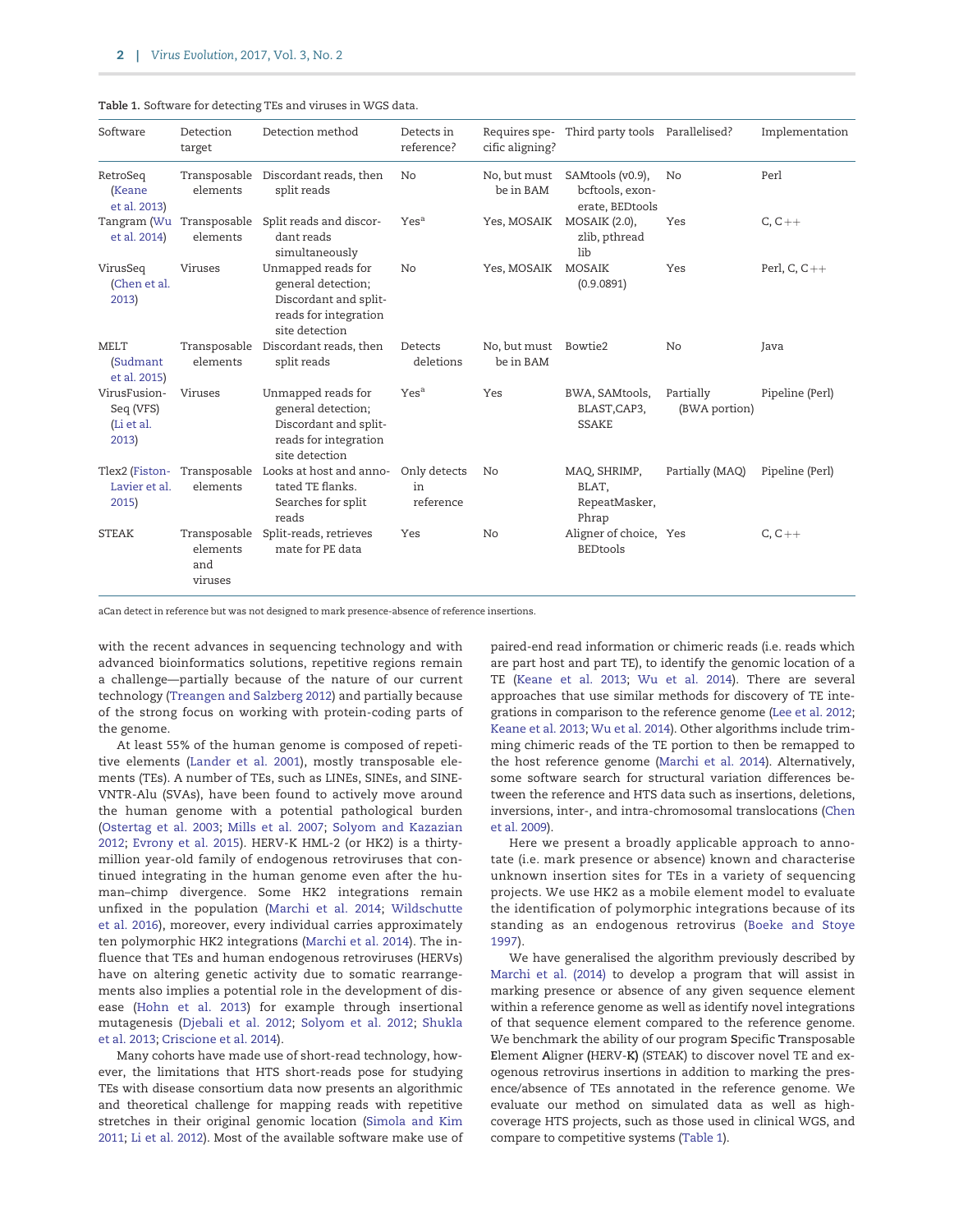<span id="page-2-0"></span>

Figure 1. Workflow of STEAK. Processing data: All reads are locally aligned using the Smith Waterman algorithm and allowing mismatches when mapping reads against a TE reference (5'- and 3'-ends and respective reverse complements). Reads that match with the TE are trimmed of the matching portion. Information on the trimmed reads and their mates, such as the original mapping positions, MAPQ, and sequence qualities, are kept in STEAK outputs. Detection Module: Trimmed reads can be remapped to the human reference either as single-end (trimmed read detection) or paired-end reads (guided detection).

# 2. Results

### 2.1 STEAK algorithmic overview

Our program firstly detects reads from a HTS library that contains fragments of a minimum similarity to a given short sequence (which can be the edge of a TE or a virus, hereafter called chimeric reads) and subsequently removes this fragment to produce a library with reads that only contain host reference flank (hereafter called trimmed reads). If the HTS library contains paired-end mates, then the respective paired-end mates of the trimmed reads are retrieved (Fig. 1). Novel integrations are often sufficiently random to produce unique chimeric reads however, in scenarios where the chimeric reads are not unique, these respective paired-end mates can be used to further support a novel integration. Users can then identify the location of an integration either from previous mapping information or by mapping trimmed reads to the host reference. Trimmed reads can be mapped either as single-end reads or with their respective mates. The latter, where trimmed reads and their mates are mapped as pairs, is referred to as guided detection and can be used to increase the possibility for uniquely mapping the trimmed read. For example, if the trimmed read comes from a highly repetitive region the mapping of the trimmed read alone will not be unique, but the combination of the mate and the trimmed read could provide a unique mapping solution. The outputs can then be used for custom downstream analyses most importantly for the reconstruction of preintegration sites, which is an excellent bioinformatics alternative to wet-lab verification of novel integrations. In silico verification is of paramount importance as full-genomes are becoming increasingly available while their original DNA samples are either not accessible or too valuable to be used for multiple PCR-guided verifications.

#### 2.2 Input data

STEAK requires HTS data and a reference sequence that is expected to contain the edges of the mobile element (e.g. beginning and end of an LTR in the case of HERVs). Input HTS data can be either mapped (SAM) ([Li et al. 2009](#page-11-0)) or raw (FASTQ). Compressed SAM, also known as BAM files, can be input for STEAK using tools such as SAMtools or biobambam2 ([Tischler](#page-11-0) [and Leonard 2014](#page-11-0)). TE and retroviral reference files must be in FASTA format. STEAK performs on both single-end (SE) and paired-end (PE) libraries and on a variety of HTS sequencing strategies. All input PE data should be collated by name for respective mate retrieval.

#### 2.3 Chimeric read detection and trimming

The chimeric read detection and trimming phase of STEAK is a multistep process to identify and process reads, which contain bits of the retroviral or TE reference. STEAK takes the edges of the TE or retrovirus reference and creates reverse complements, producing four baits of a given length. With these baits, it looks for similarities by first aligning each read against the TE/virus bait with the Smith–Waterman algorithm ([Zhao et al. 2013\)](#page-11-0). Parameters can be modified to alter the length of minimum bait match sought for in a read as well as the per cent identity between reference and chimeric read. For example, current default parameters are of a 15-bp length bait and a 95% identity however, to search for HK2 integrations of five million years or younger, we used we used a bait length of 20 bp and a per cent identity of 90 to allow the detection of integrations which have mutated over time.

If the HTS data provided is already mapped (BAM/SAM), filtering based on the percentage of matches within a CIGAR value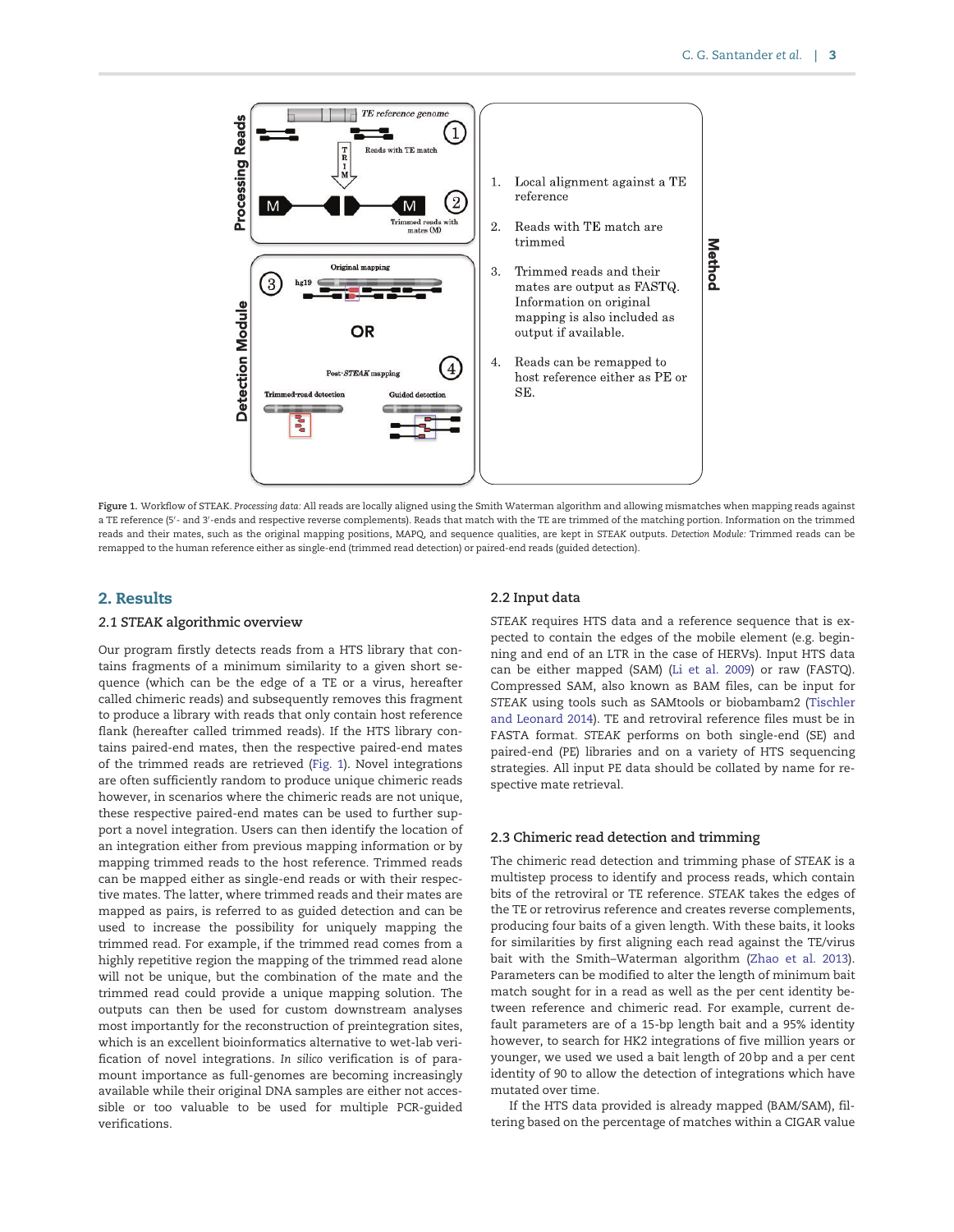is also an available option for detecting chimeric reads. Filtering by CIGAR value is useful for non-reference TE discovery because reads pertaining to novel integrations are expected to have less than perfect mapping to the host. With this filtering, STEAK searches for any reads matching less than perfect with the original host reference (e.g. 94M7S for a 101-bp read or 6S280M15S for a 301-bp read), which can speed up processing significantly.

To annotate reference TE integrations, no CIGAR filtering is needed because reference integrations are expected to have reads mapping with perfect matches. In this case, STEAK will automatically search for chimeric reads that support integrations both present and not present in the host reference.

#### 2.4 TE and retrovirus detection module

While there are a number of transposable element discovery pipelines [\(Ewing 2015\)](#page-11-0), STEAK is capable of finding reads supporting both reference and non-reference TE and retroviral integrations. STEAK is a parallelised software that can function as a standalone or coupled with other tools for custom downstream analyses.

If the initially provided HTS data is already mapped, STEAK is able to retrieve information of the original mapping for the chimeric reads it detects. This on its own can often provide supporting reads for integrations, which is already seen with systems like MELT [\(Sudmant et al. 2015\)](#page-11-0) and RetroSeq [\(Keane et al.](#page-11-0) [2013\)](#page-11-0) [\(Table 1](#page-1-0)). But, in addition to this, the STEAK algorithm outputs trimmed reads which can be exploited to detect both reference and non-reference integrations. The advantage of trimming chimeric reads is that it allows for re-mapping of the host flanks to the original host genome forming clusters. These clusters of host-trimmed reads can then indicate the site of an integration. Furthermore, by providing the mates of trimmed reads, it is possible to perform guided detection [\(Fig. 1\)](#page-2-0) where the mate can further support the proper mapping of a trimmed read.

The outputs from STEAK's operations include (1) host trimmed reads and respective mates in FASTQ format, (2) the respective TE or retrovirus match in FASTQ format, and (3) a tab-delimited file providing information on the chimeric reads detected such as length of match, per cent identity, and previous mapping coordinates.

To detect these integration sites, we aligned host trimmed reads using Novoalign ([Hercus 2009\)](#page-11-0). We chose Novoalign like [Marchi et al. \(2014\)](#page-11-0) because it is an accurate aligner particularly when dealing with single-end reads as it uses NeedlemanWunsch algorithm with affine gap penalties when scoring mapping locations. Single-end mapping was performed with default parameters. Paired-end alignment parameters were specified as end-to-end mapping with no soft clipping. Remappings were done using the host reference genomes originally used.

Our choice of downstream analyses consisted of using a combination of BEDtools [\(Quinlan and Hall 2010](#page-11-0)) and command line utilities, such as AWK and grep. To detect integration sites within the host reference, we provided a TE annotation file from RepeatMasker where the coordinates and the names of the known TE integrations are supplied. For known non-reference integrations, a TE annotation file compiled from the known literature is most appropriate. To mark presence or absence of known integrations, we compiled a list (Supplementary Table S3) made from RepeatMasker annotations of HK2, [Subramanian](#page-11-0) [et al. \(2011\),](#page-11-0) [Marchi et al. \(2014\)](#page-11-0), [Lee et al. \(2012\)](#page-11-0), and [Wildschutte et al. \(2016\).](#page-11-0) For other transposable elements, users can provide a BED file of known reference TE insertions or use the RepeatMasker annotations ([Tarailo-Graovac and Chen 2009\)](#page-11-0).

Whereas for novel integrations, a list of both known reference and non-reference integrations should be used to ascertain that it is in fact a novel integration. Additionally, we filtered out other transposable elements that shared sequence similarity with HK2 LTR, such as Sine/VNTR/Alu (SVAs). We excluded clusters matching the non-HK2 LTR part of an SVA or which were in close proximity, within 1,000 bp, of a known HK2 or SVA locus (regions annotated in RepeatMasker). We considered a novel integration discovery when five reads or more were found clustered within a range of 10 kb. For non-endogenised elements, no annotation file is needed for integration discovery.

Detected candidate loci are output in two BED files: one for novel integrations and another for detection of known integrations. The BED files give coordinates of the region, the number of trimmed reads found for that locus, and if within another repetitive element. For target site duplication (TSD) identification, we used BreakAlign [\(Marchi et al. 2014\)](#page-11-0) and Geneious [\(Kearse](#page-11-0) [et al. 2012](#page-11-0)) (Supplementary Fig. S1) was used for preintegration reconstruction which is an in silico alternative of verifying an integration without wet-lab validation.

#### 2.5 Software specifications and parallelisation

STEAK has been programmed in  $C_{++}$  and been designed to be massively parallel, meaning that it is not limited to a single computer. This enables STEAK to run efficiently on large highperformance computing clusters and to process quickly highcoverage genomes (Fig. 2). The input file is split in different parts that are each handled by a different process, using MPI [\(Fig. 3A\)](#page-4-0). The software is afflicted by very few concurrency issues and, as a consequence, should scale well until the limits arising from the file system are reached. Unfortunately, this parallelisation strategy is not possible when we endeavour to process a BAM file because, in that case, the data are accessed sequentially, through a single point. This is because we are



Figure 2. Parallelisation of STEAK processing. A  $50\times$  coverage simulation of chromosome 1 was processed using our MPI-based software. The speedup as a function of the number of cores shows that the program scales well because few concurrency issues affect it.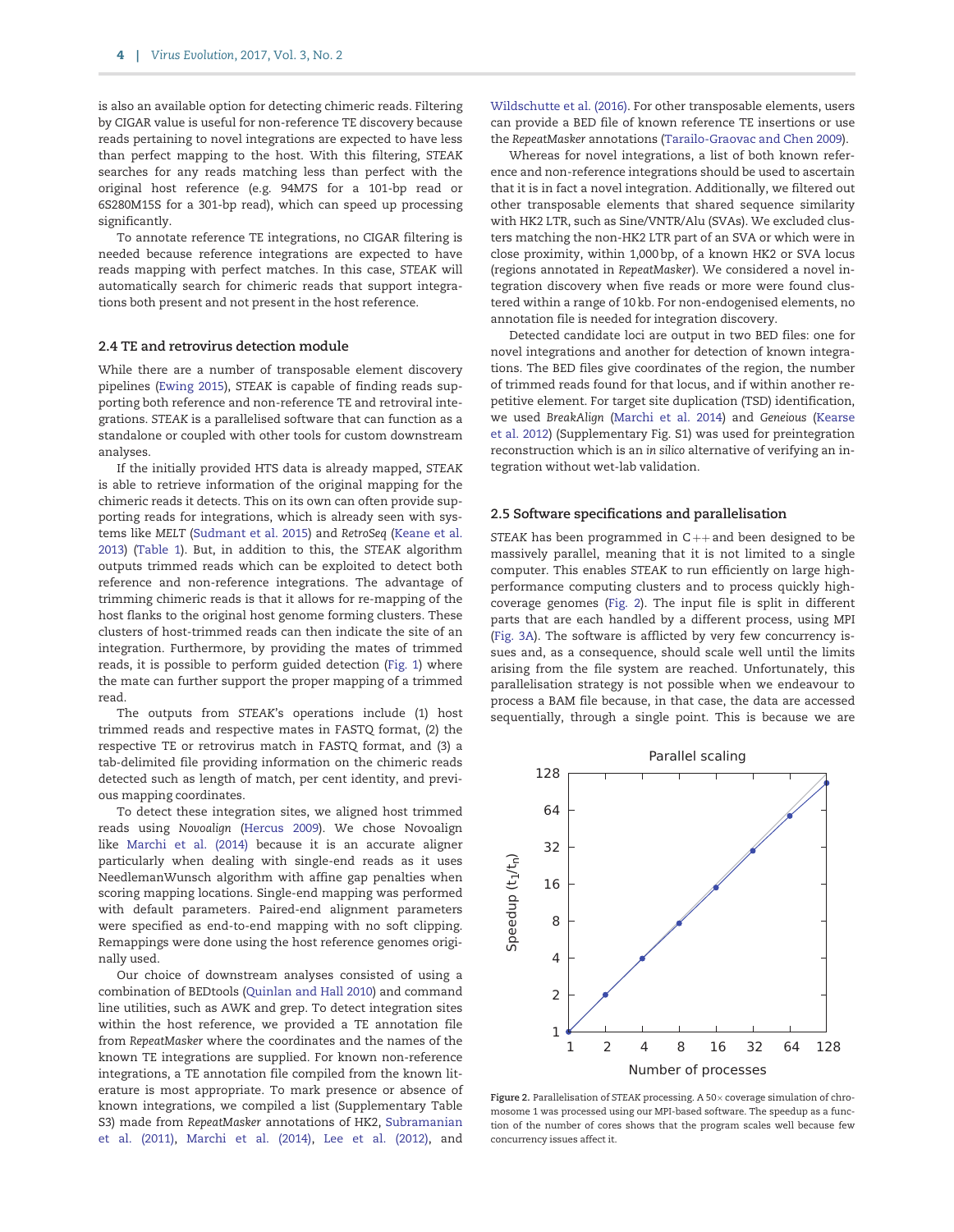<span id="page-4-0"></span>

Figure 3. Processing in STEAK. (A) The software runs as several processes that read different parts of the input SAM or FASTQ file. (B) In the case of a BAM/ CRAM file, because the data is read from a single point, a unique process is executed but it spawns several threads, one that accumulates the data in a buffer and the others that process them. TEs are specified in a FASTA file. The trimmed sequence is written in the first FASTQ file. The original sequence of the other read (or the trimmed sequence if there is a match as well) is placed in the second FASTQ file.

processing the output of the decompression fed through a pipe, i.e. the redirection of a standard output, and therefore, the whole file is not accessible to be read from several distinct locations. To cater to that possibility, we have resorted to multithreading (Fig. 3B). A thread reads the input file and accumulates the reads in a circular buffer while several other threads process those reads in parallel. This leads to a noticeable performance improvement on fast file systems.

### 2.6 Overview of features and comparison to other TE and virus software

Our program works on re-sequencing projects and therefore additional downstream analysis requires good quality, wellannotated host reference genomes in addition to reference TE or retrovirus sequences (i.e. the TE sequence expected to be at an integration site). It is dependent on existing mapping software; for example, in order to identify potential retroviral integrations in a human genome, we would need to provide the human reference genome as well as the edges of the suspected retroviral LTRs. While the HTS data need not be mapped initially, another mapping program is required to detect integration sites (see Availability and Requirements). We pinpoint four important features of STEAK that to the best of our knowledge are combined in a package for the first time: firstly, it allows for detection of the TE (or viral) integration even if there has been deterioration of the sequence through time; secondly, it locates the absence of TE sequences that exist in the provided reference genome; thirdly, it facilitates a vast number of downstream analyses (i.e. the reconstruction of novel integrations); and fourthly, it successfully works on a variety of sequencing projects including target enrichment. Several other features of STEAK in comparison with other existing software are provided in [Table 1](#page-1-0). While we are aware of a number of other software that exist for transposable element [\(Ewing 2015\)](#page-11-0) and virus detection, we have chosen those which have comparable features, popular usage, and are currently competitive (see Supplementary Note S1 and Supplementary Table S1).

## 2.7 Evaluation of STEAK

For our benchmarking, we firstly tested the ability of STEAK to identify HK2 integrations in human full-genome re-sequencing HTS projects. We set bait length parameters to be 20 bp of the beginning and end of the LTR (both strands) for mining out chimeric reads (K113, Accession Number: NC\_022518.1). A match between this 20-bp bait and each read was searched by means of the Smith–Waterman algorithm [\(Zhao et al. 2013\)](#page-11-0) which allows for indels and substitutions between the TE/virus reference and the read. This local alignment filtering only permitted reads through a certain threshold, allowing a limited number of mutations between the LTR reference and a read when searching for a 20-bp match (e.g. 90% similarity = up to two mismatches). Reads that passed filtering were trimmed of the LTR matching sequence ([Fig. 1\)](#page-2-0). We only kept trimmed reads with a minimum length of 20 bp. Trimmed read length and TE match lengths are adjustable parameters in STEAK.

We initially tested STEAK on seventy WGS from The Cancer Genome Atlas (Supplementary Table S2) to find presence and absence of already characterised HK2 integrations. We compiled a list of HK2 proviruses and solo LTRs that are five million years old or younger and can therefore be polymorphic in the human population (Supplementary Table S3). From this list of 183 HK2 integrations, we used the 133 known fixed HK2 integrations to observe the depth of reads for present HK2 integrations amongst the 70 samples. Based on the cluster of trimmed reads found for these known integrations, we determined an appropriate threshold to consider a potential novel integration [\(Fig. 4\)](#page-5-0).

Our screening showed that some known fixed HK2 integrations were more difficult to recover than others. For example, integrations that are within other repetitive elements were less likely to be picked up by our program, 1.3% of integrations within repetitive elements were unrecovered ([Fig. 4\)](#page-5-0). Integrations with flanking repetitive regions may require lowering the tolerance below the 90% identity threshold we used or multi-location mapping can potentially resolve ambiguous trimmed read mappings. To account for these difficult regions and to increase our sensitivity, we only considered clusters with a minimum of five reads as potential novel candidates. However, for already known and characterised HK2 integrations in the literature (both reference and non-reference), we accepted single reads as evidence of presence. In spite of the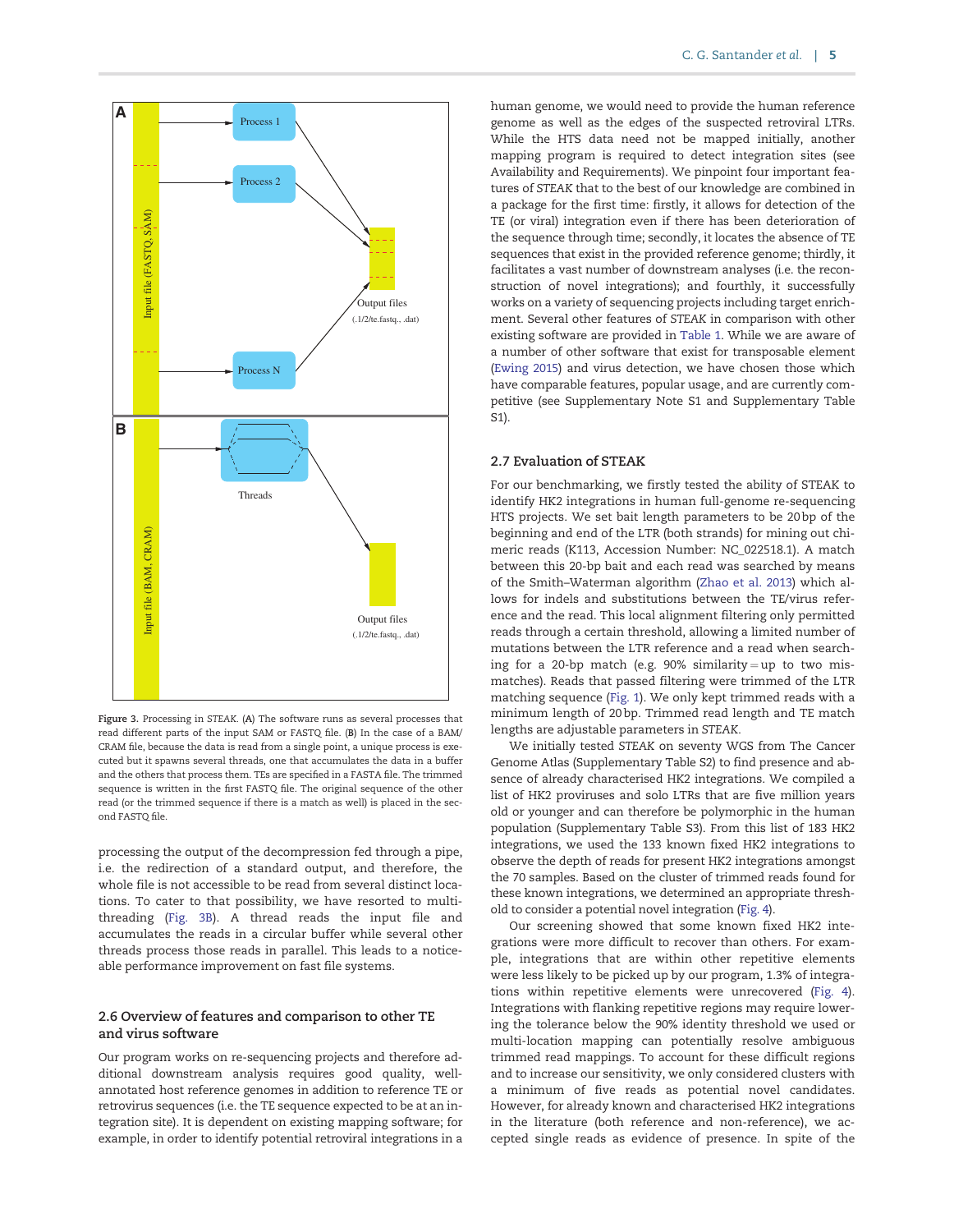<span id="page-5-0"></span>

Figure 4. Distributions for cluster read depth of known HK2 integrations. Top: Cluster read depth for all known integrations. Middle: Cluster read depth for known integrations within repetitive elements. Bottom: Cluster read depth for known integrations that are not within repetitive elements.

difficulty that TEs within repetitive regions may pose, only one of the seventy-seven HK2 integrations within a repetitive element was unrecovered by STEAK, all the other 132 integrations were recovered. Other regions that pose difficulties in recovering integrations include pseudogenes or genes with multiple copies in the genome (Supplementary Note S2 and Supplementary Fig. S1).

#### 2.8 Performance evaluation on simulated data

We evaluated STEAK's ability to detect both TEs and retroviruses with a series of computational experiments. The first sets of experiments were done using Tangram's original Alu simulations into chromosome 20 and another custom simulation where HK2 integrations were inserted into chromosome 20 for benchmarking purposes (Supplementary Table S4). This provided insight into the positive predictive value (PPV), or the probability that a suggested integration was true, for STEAK, Tangram, and RetroSeq. When using only single-end trimmed read mapping, STEAK performed less sensitively but with higher PPV than the two other software (Supplementary Fig. S<sub>2</sub>A and B).

For further evaluation of STEAK's ability to detect integrations, in particular retroviruses, we created a simulation based on hg19 chromosome 1 with 20 full-length HIV integrations [\(Fig. 5](#page-6-0)) and with simulated reads that match realistic Illumina sequencing errors (Methods). With this simulation, we evaluated the different forms of detection that STEAK has to offer:

using original alignment information, using trimmed read detection, and using guided detection. Guided detection performs the most sensitively in its ability to recover all simulated integrations with the most amount of supporting reads per integration within a 100-bp window from the original simulated insertion site [\(Table 2\)](#page-7-0). These results suggest that while trimmed reads can provide specific integration detection, if mapped alone they lose out on the sensitivity that being paired offers in mapping. Similarly, VFS was also able to detect all simulated integrations by making use of both chimeric reads and discordant pairs although with a substantially slower pipeline (Supplementary Note S1).

### 2.9 Performance on whole genome and target enrichment data

We screened samples of whole genome sequence datasets provided by The Cancer Genomes Atlas Project (TCGA), the 1000 Genomes Project, and a target-enrichment project. The CEU pedigree, four patient genomes, and the target enrichment sample are listed in [Table 3.](#page-7-0) These samples were chosen for their high coverage and representativeness of different projects that are publically available (e.g. 1000 Genomes Project) as well as clinical (e.g. TCGA). The CEU pedigree was chosen because it is one of the best-sequenced pedigrees, which is also publically available making it ideal for benchmarking purposes.

With STEAK, we are able to mark the presence and absence of both reference and non-reference integrations. For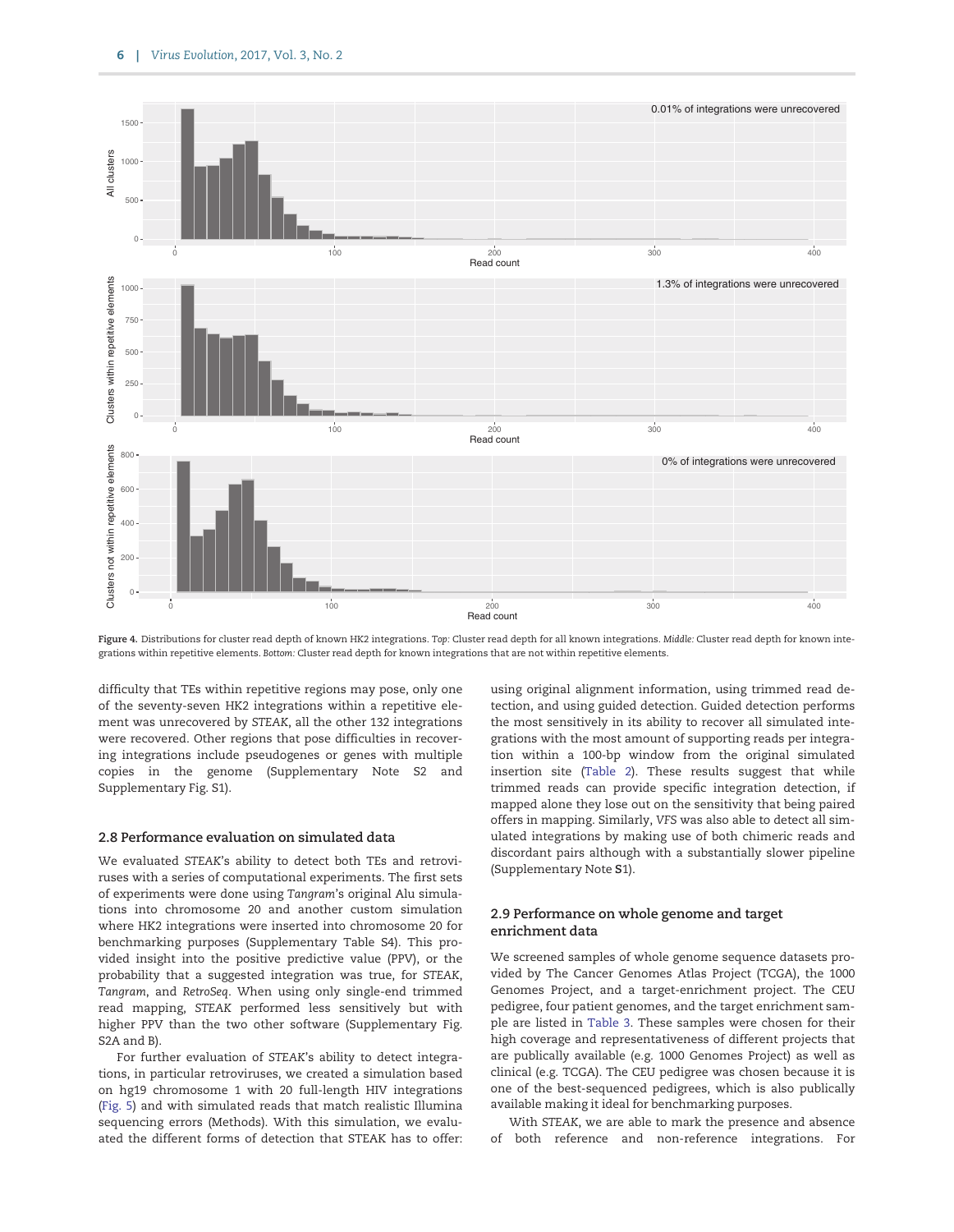

Crucially, STEAK clearly demonstrates its ability to handle long fragment-sized libraries, such as target-enrichment data, and significantly outperforms MELT and RetroSeq in detecting polymorphic integrations both in and not in the reference genome ([Fig. 7](#page-9-0)). In the case of MELT's deletion genotyping module, it marks 137 reference integrations, of which a great majority tend to be fixed within the population, as absent in the target enrichment data.

# 3. Discussion

The driving motive behind developing STEAK was to detect polymorphic endogenous retrovirus integrations in HTS data with high coverage. The overarching difference of STEAK, compared to previous algorithms that we have published ([Marchi](#page-11-0) [et al. 2014](#page-11-0)), was that it allowed for the potential evolution of the transposable element or virus by tolerating for a controllable number of mutations to be present in the reference sequence. This latter part is computationally intensive, thus we accelerated the process by massively parallelising our software.

STEAK has been designed to include functionality features that are largely missing from other similar available software. RetroSeq, MELT, and TEA, rely on paired-end data and work on discordant or unmapped mates [\(Li et al. 2009\)](#page-11-0). Those algorithms cannot work with single-end reads, longer-read libraries where pairs partially overlap, and do not provide outputs for users to continue their own downstream analysis. While MELT, RetroSeq, and TEA provide the coordinates for TSD breakpoint intervals, they do not provide outputs for reconstructing pre-integration sites or to further characterise the novel integrations found, all of which can be particularly useful when processing whole genome sequences without access to original DNA samples. This is highlighted in clinical datasets, like TCGA, which often include data from individuals that have been sequenced with-  $>$ 30 $\times$  coverage but have restricted access to samples. In such cases, the ability to recover supporting chimeric reads for TEs or retroviral integrations in high-coverage genomes is valuable. One example would be using WGS to observe the changes in the TE profile of an individual, such as an abundance of a TE in tumour tissue when compared to the germline ([Criscione et al.](#page-11-0) [2014\)](#page-11-0). On the other hand, screening deep sequencing target enrichment experiments can be equally as crucial for clinical research: for example, target enrichment is a cheaper alternative to WGS, particularly if there is a need to sequence multiple samples to observe a specific active retrotransposon or retrovirus. In this regard, STEAK was the only software capable of sensitively retrieving integrations from both WGS and target enrichment sequencing projects [\(Figs 6](#page-8-0) and [7\)](#page-9-0).

Our program will efficiently process both mapped (SAM/BAM) and unmapped (FASTQ) HTS data, paired and single-end sequencing projects, and whole genome sequencing as well as target enrichment strategies. STEAK is also the only program that has an integrated approach for users to detect reads that support TE and retroviral integrations: using original mapping information, trimmed read mapping and guided detection. Moreover, it is the only software flexible enough to provide users with outputs to move forward with custom downstream analysis.

<span id="page-6-0"></span>

Figure 5. Distribution of twenty simulated HIV integrations within human reference (hg19) in chromosome 1. Respective genomic coordinates can be found in [Table 2](#page-7-0).

comparison purposes, we benchmarked RetroSeq and MELT using non-reference integrations. For benchmarking presence and absence of reference integrations, we compared our results to MELT.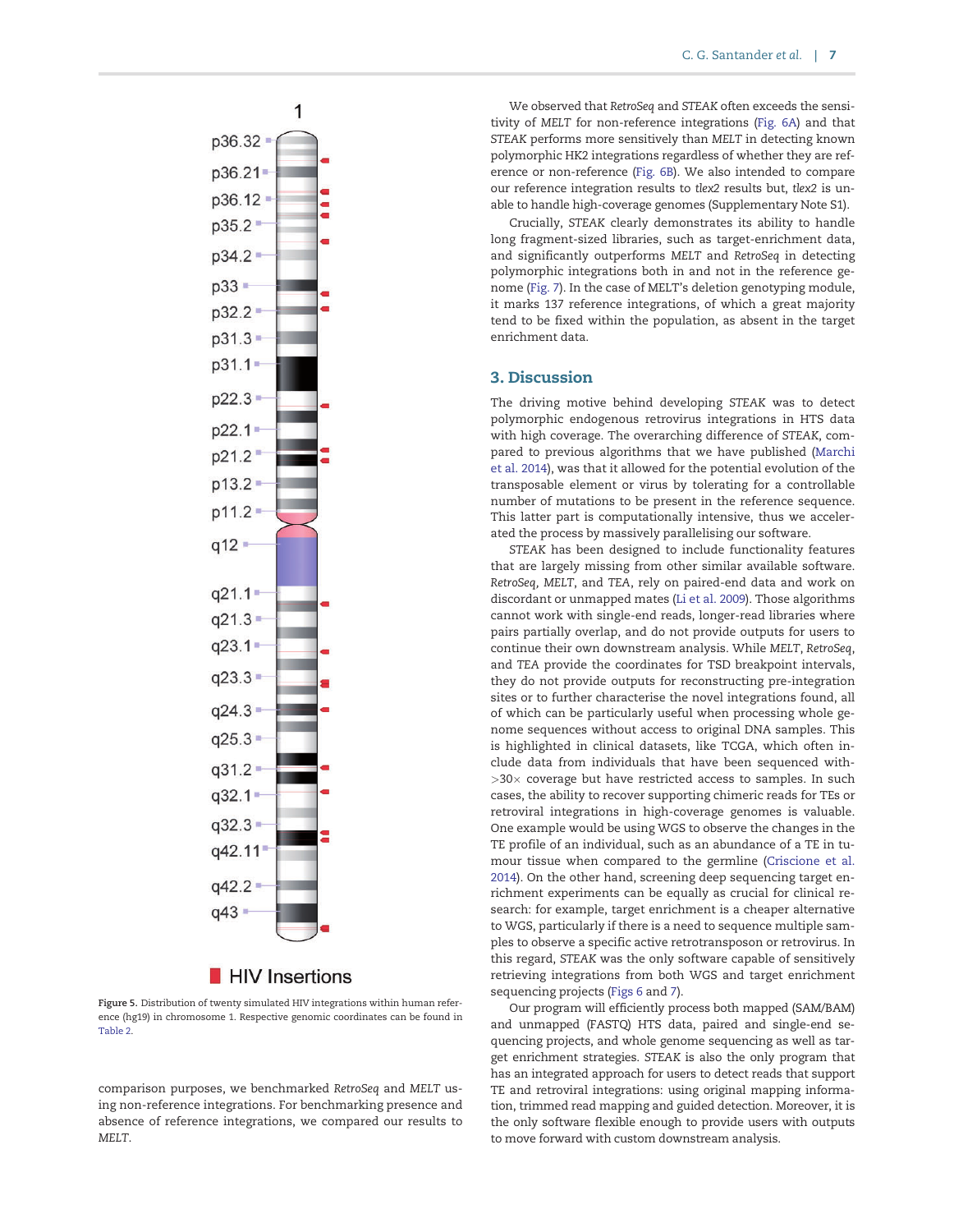| Human reference (hg19) |           | Original mapping | Post-trimming    |                        |  |  |  |
|------------------------|-----------|------------------|------------------|------------------------|--|--|--|
| Chromosome             | Position  | Supporting reads | Guided detection | Trimmed read detection |  |  |  |
| 1                      | 4179520   | 35               | 100              | 64                     |  |  |  |
| 1                      | 10331435  | 34               | 113              | 70                     |  |  |  |
| $\mathbf{1}$           | 16830086  | 30               | 96               | 57                     |  |  |  |
| 1                      | 18869777  | 31               | 112              | 67                     |  |  |  |
| 1                      | 20389049  | 36               | 76               | 45                     |  |  |  |
| 1                      | 54327146  | 34               | 93               | 63                     |  |  |  |
| 1                      | 57730318  | 34               | 101              | 70                     |  |  |  |
| 1                      | 99180019  | 24               | 92               | 53                     |  |  |  |
| 1                      | 116586277 | 31               | 85               | 54                     |  |  |  |
| 1                      | 144993094 | 16               | 18 <sup>a</sup>  | $0^{\rm a}$            |  |  |  |
| 1                      | 149062299 | 36               | 99               | 63                     |  |  |  |
| 1                      | 165127302 | 43               | 109              | 71                     |  |  |  |
| $\mathbf{1}$           | 170764099 | 15               | 69               | 44                     |  |  |  |
| $\mathbf{1}$           | 188462855 | 43               | 121              | 85                     |  |  |  |
| $\mathbf{1}$           | 191791184 | 25               | 80               | 53                     |  |  |  |
| 1                      | 197518001 | 34               | 88               | 55                     |  |  |  |
| 1                      | 213559631 | 26               | 90               | 52                     |  |  |  |
| 1                      | 219498833 | 37               | 97               | 63                     |  |  |  |
| 1                      | 223662699 | 38               | 95               | 61                     |  |  |  |
| 1                      | 231971371 | 26               | 78               | 44                     |  |  |  |

<span id="page-7-0"></span>

|  |  |  |  |  |  |  |  |  |  | <b>Table 2.</b> Twenty simulated HIV integrations into human chromosome 1. |  |  |
|--|--|--|--|--|--|--|--|--|--|----------------------------------------------------------------------------|--|--|
|--|--|--|--|--|--|--|--|--|--|----------------------------------------------------------------------------|--|--|

aWhere trimmed reads alone could not detect the integration.

Table 3. The sequencing samples analysed in benchmarking.

| Sample                              | Dataset                              | Coverage    |  |
|-------------------------------------|--------------------------------------|-------------|--|
| TCGA-A6-2681-10A-01D-2188-10 (COAD) | TCGA: Colon adenocarcinoma           | $50\times$  |  |
| TCGA-HC-7233-10A-01D-2115-08 (PRAD) | TCGA: Prostate adenocarcinoma        | $50\times$  |  |
| TCGA-NJ-A4YQ-10A-01D-A46J-10 (LUAD) | TCGA: Lung adenocarcinoma            | $50\times$  |  |
| TCGA-BW-A5NQ-10A-01D-A27I-10 (LIHC) | TCGA: Liver hepatocellular carcinoma | $45\times$  |  |
| NA12878                             | 1K Genomes: CEU pedigree (Offspring) | $50\times$  |  |
| NA12891                             | 1K Genomes: CEU pedigree (Father)    | $50\times$  |  |
| NA12892                             | 1K Genomes: CEU pedigree (Mother)    | $50\times$  |  |
| HK2 Enrich01                        | <b>NA</b>                            | $500\times$ |  |
| HK2 Enrich02                        | <b>NA</b>                            | $500\times$ |  |

All TCGA samples were DNA derived from peripheral blood and were sequenced with Illumina platform for whole genome sequencing. CEU pedigree samples derived from immortalised cell lines maintained by 1000 Genomes Project and were sequenced with Illumina platform for whole genome sequencing. Target enrichment samples were germline derived and sequenced as described in the methods section.

How does STEAK compare with other similar software with respect to performance? We compared STEAK with MELT, RetroSeq, and Tangram on paired-end datasets (which in principle can be handled by all of them). RetroSeq and Tangram fared well in sensitively detecting TEs within low-coverage genomes [\(Rishishwar et al. 2016\)](#page-11-0), but we observed an increase of falsepositives when used for discovery in deep-coverage WGS (Supplementary Fig. S2A and B). Such programs can be used with low-coverage WGS but the verification of the breakpoint would need to go through a wet-lab approach. STEAK performs better than other TE discovery software when recovering specific integrations with high confidence, which is the case with individual deep-coverage genomes. It is a program that can both specifically and sensitively mark presence or absence of reference and non-reference TEs with its adjustable parameters. We observed that certain HK2 proviruses were more difficult to recover by STEAK when integrated within other mobile elements. When such proviruses within repetitive elements are already described (i.e. no verification is required) we can increase the sensitivity of our downstream analyses by accepting the

presence of the provirus even with a single chimeric read spanning the known junction. As demonstrated in the simulation (Table 2), the guided detection that STEAK facilitates allows rescuing of integrations where host trimmed reads do not map uniquely. However, when these proviruses are not catalogued an approach like RetroSeq would be more likely to recover them as potential candidates [\(Fig. 6A\)](#page-8-0); although these candidate integrations are likely to need wet-lab verification, as the PPV of RetroSeq remains low (Supplementary Fig. S2B).

STEAK stands out in its ability to identify more integrations within other forms of sequencing strategies, such as targetenrichment data, in comparison to already existing systems [\(Fig. 7](#page-9-0)). Numerous sequencing platforms are making efforts to output longer reads which will inevitably provide longer reads flanking the integration junctions. STEAK was designed with this in mind and already proves to handle such sequencing strategies without any difficulties.

The limitations of STEAK in comparison to other software, like MELT and RetroSeq, lie in that it does not mark zygosity of an integration and that it does not calculate the exact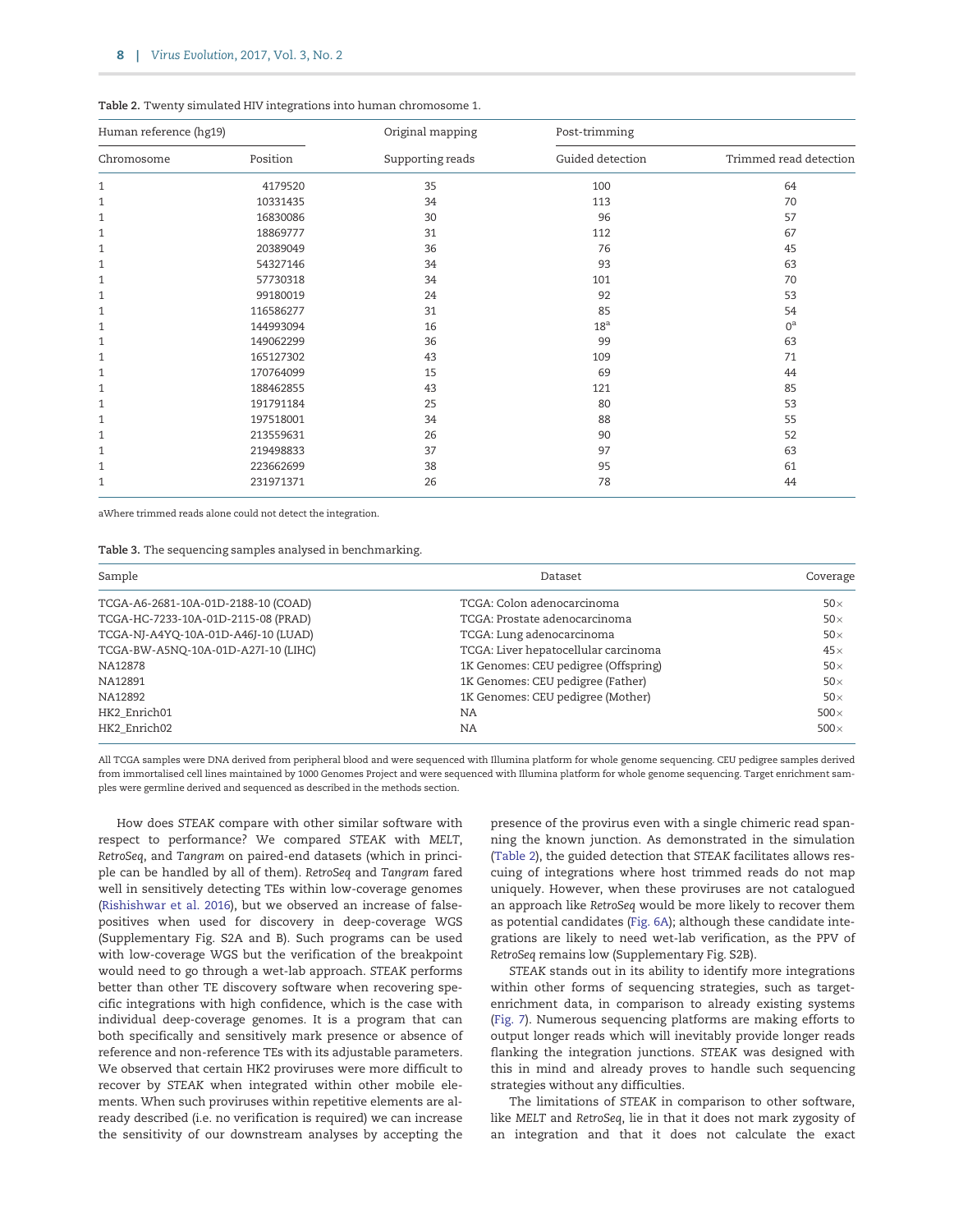<span id="page-8-0"></span>

Figure 6. Comparative performance of HK2 detection in whole genome sequencing. (A) Bar graph displays known non-reference integrations detected in WGS projects by each respective system. (B) Pyramid plot depicts number of polymorphic integrations detected per genome—number of present non-reference and number of absent reference integrations.

breakpoint interval. In our analyses of non-reference HK2 integrations, STEAK provides flexible outputs to easily recur to software such as BreakAlign ([Marchi et al. 2014\)](#page-11-0) and Geneious [\(Kearse](#page-11-0) [et al. 2012\)](#page-11-0) for TSD detection and pre-integration site reconstruction (Supplementary Fig. S1).

We show that STEAK performs as well as or better than competitive systems available when detecting non-reference integrations (Fig. 6B). As an algorithm and software, it is remarkable in its flexibility to accept a variety of HTS data and process high-coverage genomes in a parallelised manner where other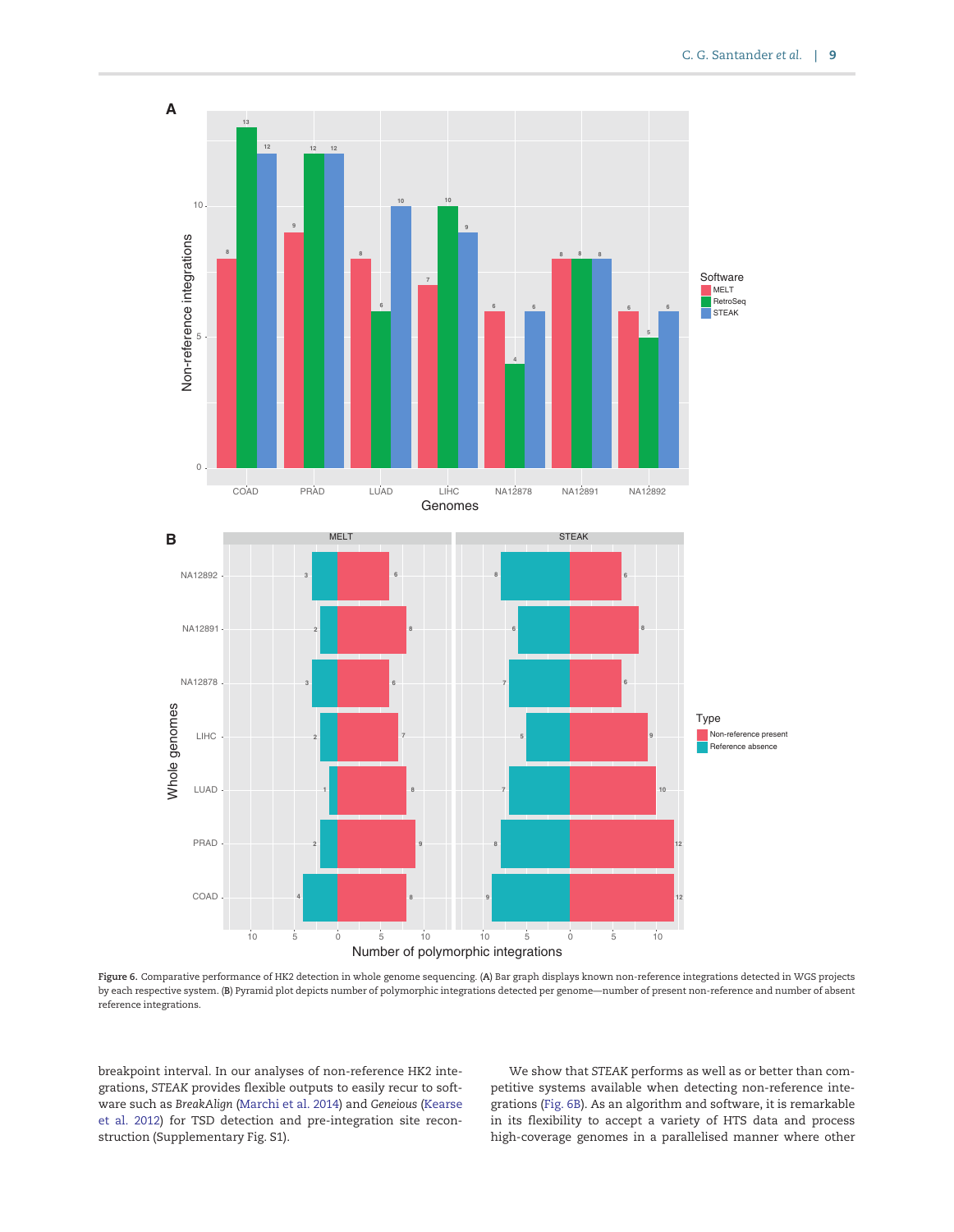<span id="page-9-0"></span>

Figure 7. Detection performance in target enrichment data. The left facet depicts presence of non-reference integrations detected by each respective system. The right facet depicts the marking of presence of reference integrations. MELT results detect 5 reference presences and 137 absences.

systems struggle or even fail (Supplementary Note S1). The purpose of STEAK is to fill a gap that exists in regards to detecting mobile elements (either virus or transposable elements) while also providing adjustability in its detection strategies and assisting users in their custom downstream analyses.

# 4. Conclusions

STEAK is a tool that detects integrations of any sort in HTS datasets with higher sensitivity and specificity than existing software, and can be applied to a broad range of research interests and clinical uses such as population genetic studies and detecting polymorphic integrations.

## 5. Methods

## 5.1 General benchmarking parameters

We ran RetroSeq and Tangram under the instructions provided on their respective Github sites. For VirusSeq, we benchmarked using the instructions from the User Manual ([Chen et al. 2013\)](#page-11-0). We ran STEAK using the parameters provided in the supplementary data. This along with the command lines for the software we benchmarked against can be found in Supplementary Note S4.

## 5.2 WGS from the Cancer Genome Atlas

We analysed four normal blood derived samples ('germlines') from patients that were available at an average range of 45 $\times$  to 50 $\times$  coverage. These paired-end WGS (2  $\times$  100 bp) were all sequenced using Illumina Genome Analyzer platform technology [\(Table 3](#page-7-0)). All whole genomes downloaded from TCGA database were pre-aligned to the human reference, version hg19.

# 5.3 WGS of CEU (Utah Residents with Northern and Western European Ancestry) pedigree from the 1000 Genomes Project

We analysed the Illumina platinum genomes for the NA12878/ NA12891/NA12892 pedigree. These samples were WGS sequenced at a 50 $\times$  coverage with both paired-end (2  $\times$  100 bp) and single-end libraries with Illumina HiSeq 2000 system. All whole genomes were downloaded from 1000 Genomes Project data portal.

#### 5.4 Simulated datasets and benchmarking

For the TE-simulated dataset, we tested on a simulated human chromosome 20 of  $5\times$  coverage and a read length of 76 bp created by [Wu et al. \(2014\)](#page-11-0) in the release of Tangram. We compared VirusSeq ([Chen et al. 2013\)](#page-11-0), RetroSeq [\(Keane et al. 2013\)](#page-11-0), Tangram [\(Wu et al. 2014\)](#page-11-0), and STEAK on the detection sensitivity of AluY non-reference insertions in this simulated chromosome 20 data. The second simulated genome we benchmarked was one we produced from manually inserting ten HK2 LTRs into chromosome 20 across the genome (Supplementary Table S4). Using the MASON read simulator, we created an Illumina paired-end WGS dataset with 50 $\times$  coverage and reads of 101-bp length. We mapped these reads to the hg19 reference using BWA. The resulting genome was benchmarked with RetroSeq, VirusSeq, and STEAK. Tangram runs on MOSAIK aligned genomes and did not accept any of our BAMs produced by other aligners in spite of a program that was released to add the necessary ZA tags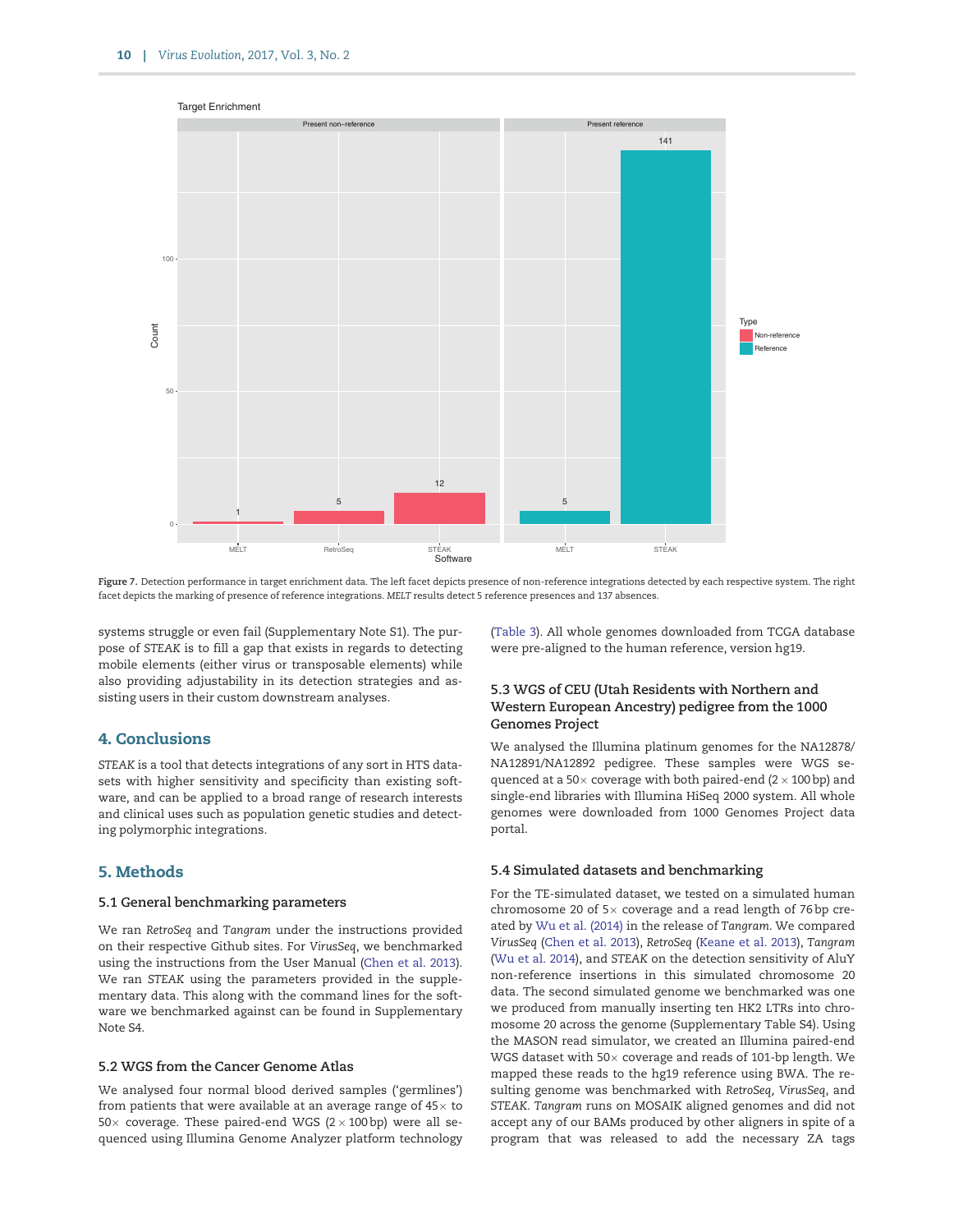<span id="page-10-0"></span>(tangram bam). Furthermore, Tangram is currently unmaintained and unsupported.

RetroSeq, Tangram, VirusSeq, and STEAK were all run with matching parameters to compare sensitivity and specificity on a simulated chromosome 20 with artificial HK2 insertions.

For the HIV-simulated dataset, we based it on the human genome reference (hg19) chromosome 1. Twenty full-length HIV integrations were randomly introduced into chromosome 1 using VirusFusionSeq viral insertion simulator ([Li et al. 2013](#page-11-0)). The full-length HIV insertion was taken from the HIV1/LAV reference (Accession number: K03455.1). We created simulated Illumina paired-end reads with the ART next generation sequencing read simulator [\(Huang et al. 2012](#page-11-0)) with default error model and indicating 50 $\times$  coverage and 100-bp reads. The reads were then aligned to hg19 using BWA MEM.

#### 5.5 Target-enrichment dataset

We also tested STEAK on a sample that was prepared through targeted enrichment of the ends of HK2 LTR. Briefly, DNA was extracted from control Novagen<sup>TM</sup> human genomic DNA. Genomic regions of interest were selected using a biotinstreptavidine-based bead capture with DNA bait probes. In this case, target-specific baits used came from the beginning and end of HK2 LTR (K113) $\sim$ 360 bp from each end. Five overlapping probes were used for each end; each probe was 120 bp in length. Single-stranded oligonucleotides with a common linker flanked by target-specific sequences anneal to the sequences of interest and capture them ([Gnirke et al. 2009](#page-11-0); [Mamanova et al.](#page-11-0) [2010\)](#page-11-0). After target enrichment hybridisation, the sample was sequenced using the Illumina MiSeq platform producing PE 300 bp paired-end reads.

#### 5.6 Availability and requirements

STEAK relies on boost-libraries, OpenMP, gcc, python, and BEDtools. SAMtools or biobambam2 can be used to decompress BAM files. It has purposely been designed to use as little dependencies as possible for negligible installation hassle. Trimmed reads can be processed with an aligner of choice—we recommend a sensitive mapper such as Novoalign [\(Hercus 2009](#page-11-0)), BWA MEM [\(Li and Durbin 2010](#page-11-0)) or Stampy [\(Lunter and Goodson 2011](#page-11-0)).

### Acknowledgements

We thank our colleagues in the Applied Evolutionary Virology and Paleovirology groups who have supported us and provided us feedback during the development of STEAK. We thank Professor Charles Bangham for helpful discussions and useful suggestions on the de novo transposition of ERVs. The authors would also like to acknowledge the use of the University of Oxford Advanced Research Computing (ARC) facility in carrying out this work. [http://dx.](http://dx.doi.org/10.5281/zenodo.22558) [doi.org/10.5281/zenodo.22558.](http://dx.doi.org/10.5281/zenodo.22558) We would also like to thank Mr Andrew Gittings for his immeasurable help in setting-up the pipelines used in this study on ARC facilities.

# Funding

This study was supported by the Medical Research Council (MR/K010565/1 to GM). CS is funded by Comisión Nacional de Investigación Científica y Tecnológica, Gobierno de Chile and AK is funded by The Royal Society. The funders had no role in study design, data collection and analysis, decision to publish, or preparation of the manuscript.

## Ethics Approval and Consent to Participate

All human data used were obtained through The Cancer Genome Atlas and used according to the Data Use Certification as stipulated by the TCGA Data Access Committee and dbGaP authorisation [\(https://dbgap.ncbi.](https://dbgap.ncbi.nlm.nih.gov/aa/) [nlm.nih.gov/aa/](https://dbgap.ncbi.nlm.nih.gov/aa/)). Permission to use controlled-access data was approved by dbGaP under project #7621.

# Author's Contributions

EM, GM, AK, and CS developed the concept for STEAK. PG and CS wrote the code and implemented the method with the guidance of GM for algorithmic choices. TK designed and created the target enrichment data. CS benchmarked the programs and wrote the manuscript; all authors provided revisions. CS and GM created the figures. All authors have read and approved the final version of the manuscript.

## Data availability

STEAK is publically available through Github [\(http://github.](http://github.com/applevir/STEAK) [com/applevir/STEAK\)](http://github.com/applevir/STEAK) with an accompanying test dataset and instruction manual. Details to create the simulated genomes of 50 $\times$  coverage can be found in the Methods section. The 5 $\times$  coverage genome can be found on Tangram's GitHub repository. TCGA WGS data were retrieved through the Genome Data Portal [\(https://gdc-portal.nci.nih.gov/legacy-ar](https://gdc-portal.nci.nih.gov/legacy-archive/search/f) [chive/search/f](https://gdc-portal.nci.nih.gov/legacy-archive/search/f)) after applying for access to controlled-access data through dbGAP authorisation. The CEU pedigree WGS data were retrieved through the 1000 Genomes beta Data Portal [\(http://www.internationalgenome.org/data-portal/](http://www.internationalgenome.org/data-portal/sample) [sample\)](http://www.internationalgenome.org/data-portal/sample) under Illumina Platinum pedigree data collection. The target enrichment library sequences data from this study have been submitted to the ENA short read archive under the accession number PRJEB21477; Sample accession numbers are ERS1796985-6 inclusive.

## Consent for Publication

Not applicable.

# Supplementary data

Supplementary data are available at Virus Evolution online.

Conflict of interest: None declared.

## References

- Boeke, J. D., and Stoye, J. P. (1997) 'Retrotransposons, Endogenous Retroviruses, and the Evolution of Retroelements', in J. M., Coffin, S. H., Hughes, and H. E., Varmus (eds.) Retroviruses, NY: Cold Spring Harbor.
- Chen, K. et al. (2009) 'BreakDancer: An Algorithm for High-Resolution Mapping of Genomic Structural Variation', Nature Methods, 6: 677–U676.